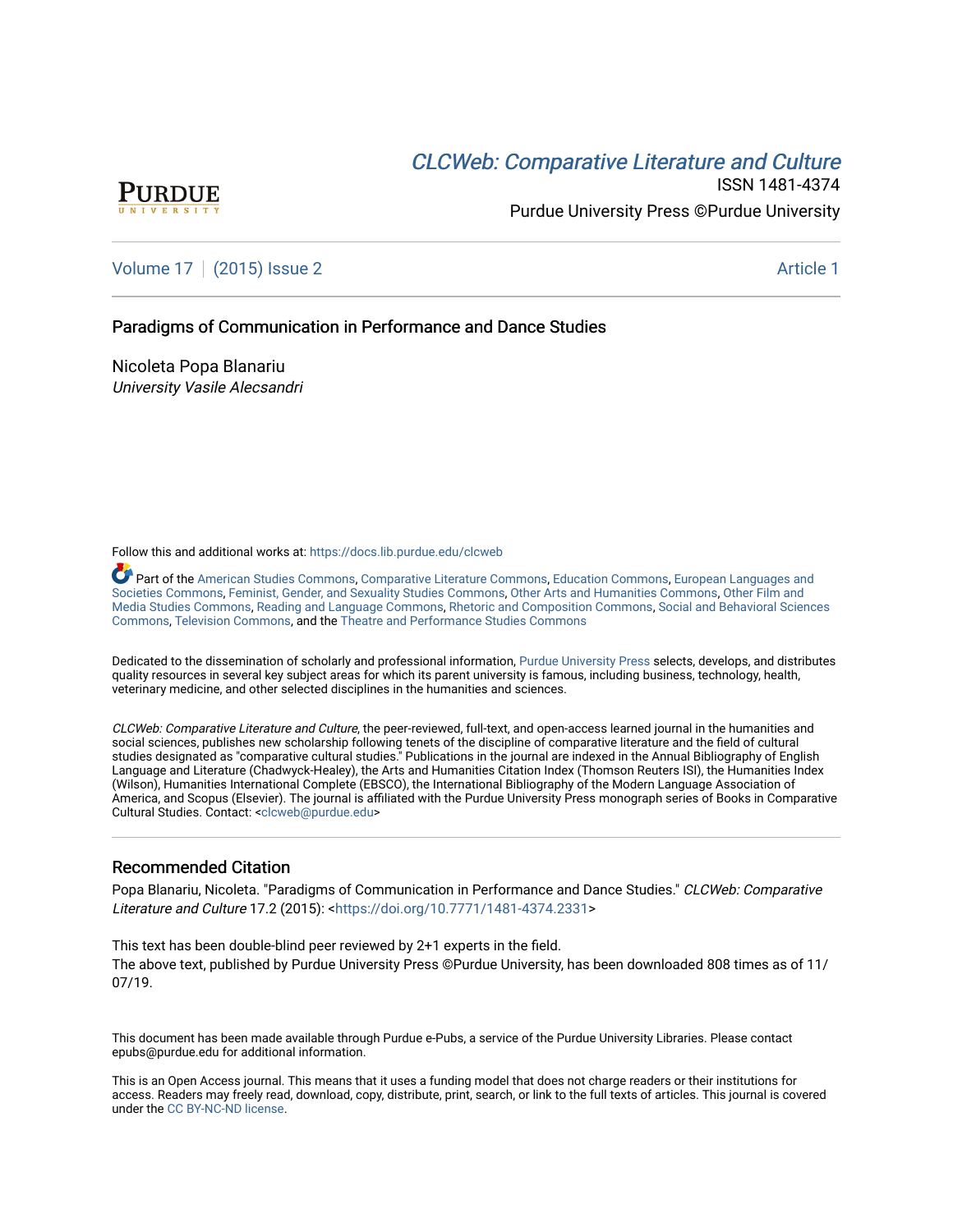**PURDUE** UNIVERSITY PRESS <http://www.thepress.purdue.edu>

## CLCWeb: Comparative Literature and Culture



ISSN 1481-4374 <http://docs.lib.purdue.edu/clcweb> Purdue University Press ©Purdue University

CLCWeb: Comparative Literature and Culture, the peer-reviewed, full-text, and open-access learned journal in the humanities and social sciences, publishes new scholarship following tenets of the discipline of comparative literature and the field of cultural studies designated as "comparative cultural studies." In addition to the publication of articles, the journal publishes review articles of scholarly books and publishes research material in its Library Series. Publications in the journal are indexed in the Annual Bibliography of English Language and Literature (Chadwyck-Healey), the Arts and Humanities Citation Index (Thomson Reuters ISI), the Humanities Index (Wilson), Humanities International Complete (EBSCO), the International Bibliography of the Modern Language Association of America, and Scopus (Elsevier). The journal is affiliated with the Purdue University Press monograph series of Books in Comparative Cultural Studies. Contact: <clcweb@purdue.edu>

### Volume 17 Issue 2 (June 2015) Article 1 Nicoleta Popa Blanariu, "Paradigms of Communication in Performance and Dance Studies"

<http://docs.lib.purdue.edu/clcweb/vol17/iss2/1>

Contents of CLCWeb: Comparative Literature and Culture 17.2 (2015) <http://docs.lib.purdue.edu/clcweb/vol17/iss2/>

Abstract: In her article "Paradigms of Communication in Performance and Dance Studies" Nicoleta Popa Blanariu approaches from an interdisciplinary perspective the measure in which performing arts (theater, music, ballet, Indian classical dance, folk dance, etc.), as well as ritual performance constitute a corpus that may be analysed by means of theoretical and conceptual tools in communication studies and semiotics. Popa Blanariu analyses the relation between signification and communication in performing arts, between different codes and artistic expressions through which these are realized, between verbal and the other artistic "languages," and takes into consideration how "linguistic" functions manifest themselves within "languages" specific to various forms of art.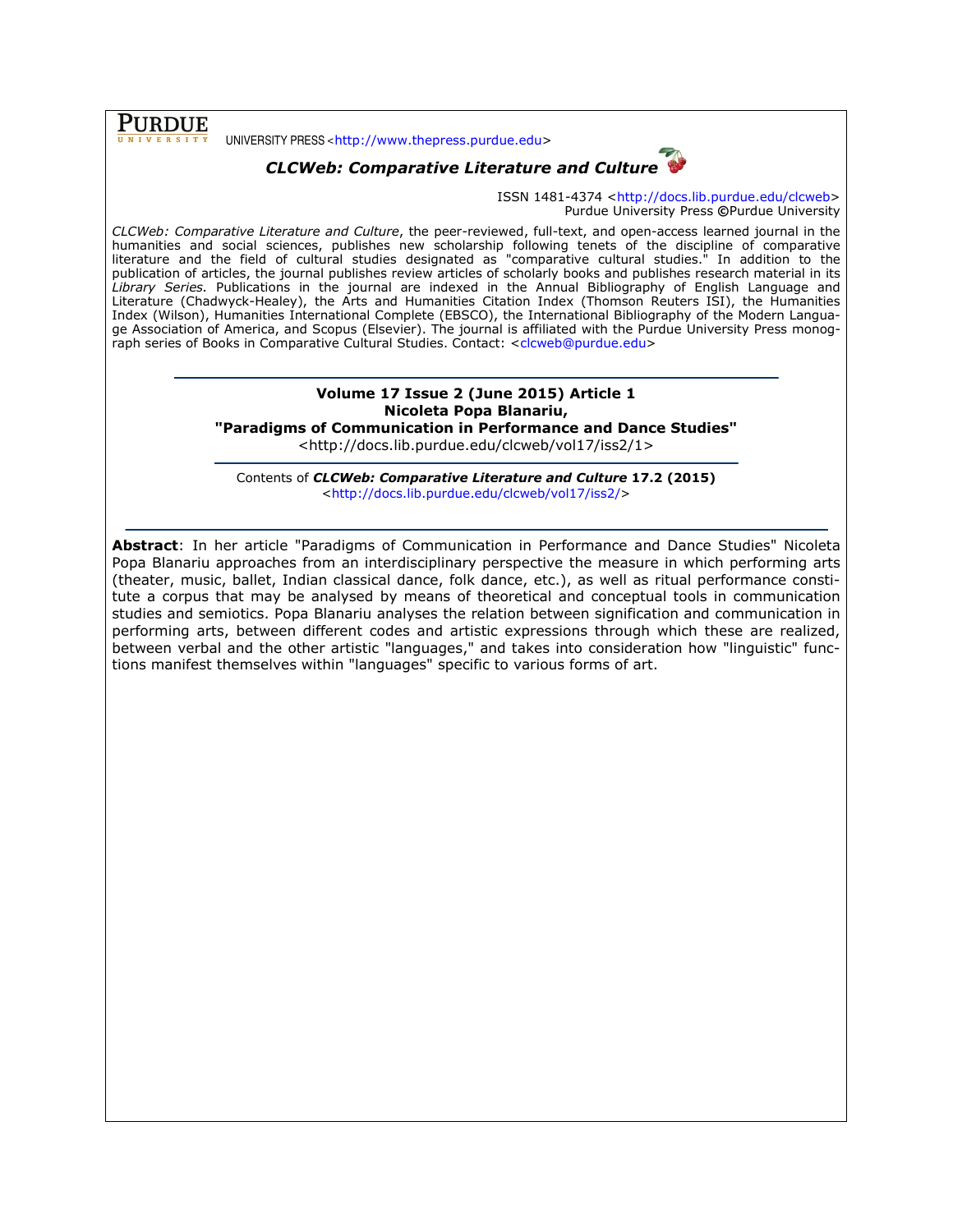Nicoleta Popa Blanariu, "Paradigms of Communication in Performance and Dance Studies" page 2 of 9 CLCWeb: Comparative Literature and Culture 17.2 (2015): <http://docs.lib.purdue.edu/clcweb/vol17/iss2/1>

### Nicoleta POPA BLANARIU

### Paradigms of Communication in Performance and Dance Studies

In the study at hand, I continue my work about dance and its semiotic patterns of meanings (see "Performativity," "Towards" <http://dx.doi.org/10.7771/1481-4374.2183>), here with regard to communication and dance. My discussion and exploration of the socio-cultural functions of communication and their relationship with dance and performance are based on the work of Edward Sapir, Margaret Mead, Claude Lévi-Strauss, Roman Jakobson, and Umberto Eco who approached communication as a cultural phenomenon within systems of messages or signs with language as the "system of reference and linguistics the fundamental method of investigation" (Winkin 106; see also Birdwhistell; Sapir). In the 1960s and 1970s when structuralism was a dominant approach, Georges Mounin argued that theatrical performance is a form of communication, but so not as a copy of language and this means that performance implies a complex relation between stage and audience where many types of stimuli—linguistic, gestual, plastic, etc.—are generated at several levels simultaneously (e.g., text, stage play, lights, color, costumes, etc.) and the "text" is completed by the rest of the dramatic situation (e.g., actors, scenery, audience perception, and the spectators' mutual stimulation): theatrical performance does not mean sending a linguistic message only, but also everyone's communication as participation in a collective event. Further, Mounin related the controversial status of indices (i.e., nonsigns in communication theory inspired by de Saussure and Peirce). Thus I submit that theatrical performance is a "language" in linguistic terms with meaning transferred from the definition of the verbal, but that at the same time performance remains a special type of communication.

The taxonomy of choreographic manifestations is a good example because it takes into consideration the criterion of communication. Nevertheless, this perspective demands additional exemplification and even a differentiation. According to Algirdas Julian Greimas, aesthetic dance aims at communicating and not transforming the contents it covers and while sacred (or archaic) dance does not communicate but transforms the contents it expresses. The meaning of this remains, however, unclear and the truth is that a series of dances/choreographic figures have precisely the function of communicating a certain message to the recipient (e.g., a greeting, a prayer, gratitude, worship, etc.). But it is also true that sacred dance implies the pragmatic dimension of "transforming" the expressed contents. In my opinion, this means that sacred dance actually achieves what it expresses. Otherwise stated, it does not have the simple constituent function of expressing something, but unlike aesthetic or ludic dance it has the performative function of actually achieving that something from the perspective of the participant/performer of the rite (see Austin; Sonesson).

Communication is a general trait of the functioning of signs and thus it is a logical need that every evolution of thought should be dialogic: a dialogic orientation is a phenomenon characteristic of any discourse (see Bakhtin; see also Todorov). The dialogic model of communication is also pertinent to understanding dance and even a soliloquy or solo dance constitutes a dialogue between two poles of a single individuality: the duality of these poles becomes visible through movements which represent inner tensions (see Laban). Jerzy Grotowski raised a similar problem: how can "physical elements" turn into elements of "human contact?" The solution Grotowski chooses is that of a "dialogue" with the body or between parts of the body, when, for example, the hand "speaks" to the leg. For Martha Graham, "dance means communication" and her "great desire" would be that of being able to "speak" the language of dance "with precision, beauty and eloquence" (Graham qtd. in Robinson 33). Rudolf Laban likened bodily expression to the double articulation of the verbal system: simple movements are like the syllables and words of a language and they give "neither a definite impression, nor a coherent stream of ideas" which is properly expressed through phrases (127; unless indicated otherwise, all translations are mine). Groups of successive movements represent "the phrases of a discourse" and it remains to be seen whether "a comprehensible order" may be found in these "emergences from the world of silence" (Laban 127). A description of communicative valences of dance may be achieved in terms of Jakobson's language functions: whereas the referential function may be blurred and the poetic function contested by the modern exigencies of authenticity (which undermine the academic code), the expressive function prevails within the semantic structure of the choreographic message. Even the definitions of the "choreographic phrase" implicitly refer to such a functional hierarchy. Thus,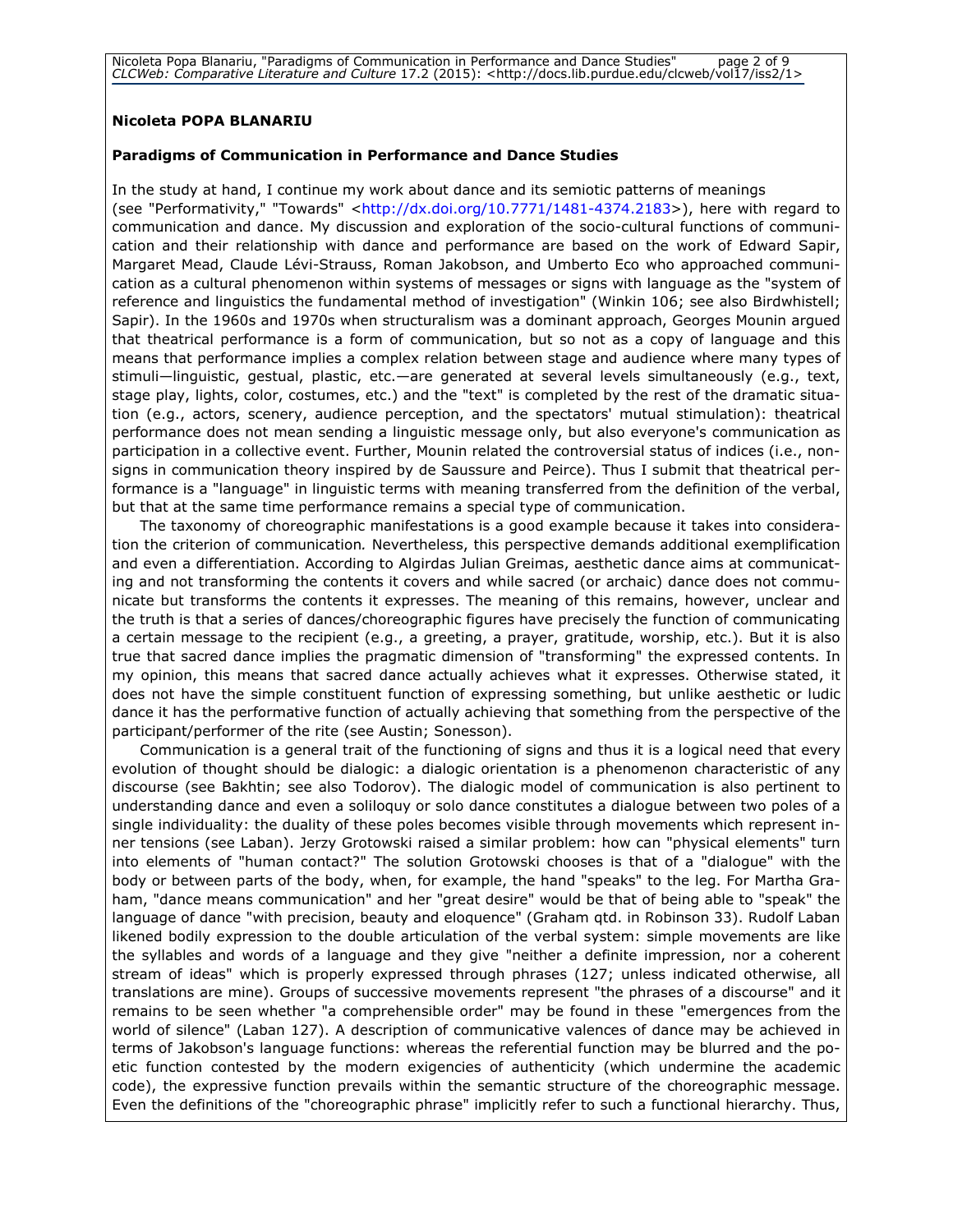according to John Martin, the "motor phrase"—which he designates by analogy with the musical phrase and refers particularly to free dance or "basic dance"—is a sequence of movement performed by starting "from one single emotional impulse" (11). Jacqueline Robinson defines the motor phrase as an "an organic structure, circulating an organized conception … inscribed in space, time, being propelled by energy and animated by a motivation. It is, at the same time, object and vehicle. It is accentuated in various ways; it has one or several prevailing directions, one or several trajectories … [it involves] one or several segments of the body, in opposition or in parallel; it uses the articulatory functions of flexion, extension, rotation" (63).

Like theatrical communication, dance communication is subjected to an orchestral model and thus understood, dance activates the combined means of gesture, space, and rhythm. Generally, dance follows the rhythm of music, but its less conservative forms renounce the sound artefact and adjust to natural rhythms: water, wind, rustling, bodily rhythms (heart, respiratory), and silence. These may induce a certain meaning and cause, in their turn, some "(kin)aesthetic" reactions (Robinson 93). Dance enters the sphere of communication not only through the relation it establishes with the audience or among the dancers, but it manifests also in the inter-semiotic relation between music and dance. Thus, a choreographic motif may have a perceptive mimic aspect; however, its signification is not necessarily constituted "theatrically" but often "musically" (Laban 50). The meaning of dance figures may be influenced by the emotional structure and content of the accompanying music (Laban 50), while the prevailing function of the musical message may be transferred to the kinesic discourse. Sometimes, however, the musical background is replaced by silence, the rhythm of steps, the breath of interpreters, etc.

In theories based on the semiology, communication relies on a code, which implies the "culturalization" of some physically perceptible elements (see Barthes). However, there are some types of signs which appear to evade a definition given in terms of communication: physical events which come from a natural source and, respectively, behaviour that is externalized by the sender (see Eco). The status of sign from the elements from the two categories may gain is conditioned in this semio-communicational paradigm by the existence of a semiotic convention. The events generated by a natural source may be considered signs—in the (post)Saussurean sense, particularly in Eco's viewpoint—if a convention establishes an encoded correlation between expression (the perceived event) and content (its possible cause or effect). At the same time, behaviours turn into signs thanks to a decision of the recipient or sender who encourages his/her recipient to see signs in all these behaviours (see Eco). For example, in the codices of Sanskrit drama—where dance is integrated in a syncretic practice together with music, text and the actual theatrical performance, costumes, and symbolic scenography a special class of behaviours, called sattvika: "involuntary manifestations of temperament and emotions" (Vatsyayan 6)—is taken into consideration. Kapila Vatsyayan posits that sattvika "actions" are not used in dance, but in the proper dramatic sequences of the show which is an interweaving of verbal, theatrical, and choreographic modes of expression. Encoding sattvika manifestations may illustrate an interesting semiological process, also highlighted by Eco, one which is not limited to artistic phenomena, but manifested at the societal level: the "conventionalization" of symptoms/indices and thus their integration not only in processes of signification, but even in communication. sattvika are used to express moods such as love, bravery, anger, fear, disgust, wonder, compassion, peace, etc. In this case, the cultural convention confers, in the Peircean sense, a symbolic character (of proper signs, according to the Saussurean definition of semiosis) to symptoms/indices (which are unintentional manifestations). Therefore, sattvika implies an encoding of emotional symptoms/indices. They are thus transferred from the domain of idiosyncratic semantism to a socialized—cultural(ized)pattern of emotions.

If dance is "language," how much and what exactly—lacking the conceptual precision of the verbal—is it able to represent, express, evoke? Its communicational abilities depend on the existence of codes: explicit (like in classic Indian dance and ritualistic dance, magical or religious) or implicit codes, like the kinesic, proxemic, and rhythmic ones. The latter are not primarily choreographic, but social codes. In a less restrictive sense, society means an uninterrupted flow of forms of communication: not necessarily verbal and not necessarily voluntary. In classic Indian dance, there are more than four thousand mudras (signs of gesture) depicting actions, emotions, and relations. Belonging to an ancient culture and always present in the Indian society, the signification of these *mudras* has remained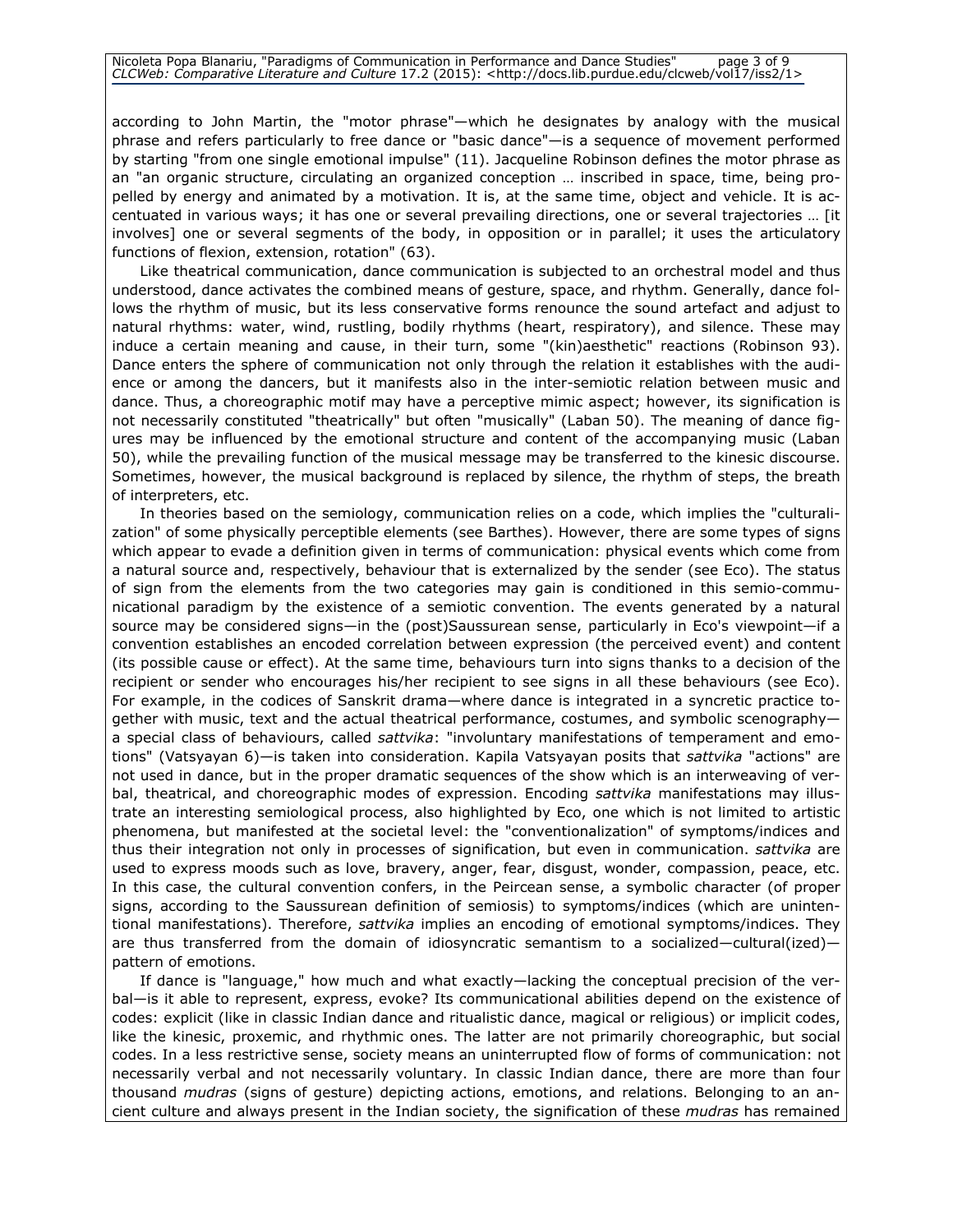accessible to contemporary Indian audience, and thus dance communicates a set of traditional symbols. The most important aspect discussed in Western debates regarding stage dance is that of the relation between choreographic expression and content. In this respect, we may delineate two positions. First, choreographic expression is necessarily "dramatic" meant to reflect emotions, characters, and actions organized narratively and Second, dance is purely formal, a display of technical virtuosity. In the first case, there prevails the referential function of language and/or the expressive one and in the second case the dominant function is the poetic–the focus is placed on message "for its own sake" or a metalinguistic one centred on code (see Jakobson).

Mary Wigman and Doris Humphrey founded the modern expressionist dance individualized by the subject of action and the dramatic expressivity of the movement. But the following them, Merce Cunningham and George Balanchine believed that subordinating dance to dramatic expression hinders its development as an autonomous art. Hence Cunningham and Balanchine were interested in the formal structure and improving choreographic technique to the expense of the "plot"/subject, characters, and the expression of emotions. This direction leads to abstract—plot-less—ballet that became popular. Laban highlights the distinction between "pure dance" on the one hand and "drama dance" and "mime dance" on the other. The dissociation relies on the same criterion of the predominance of a certain language function. The poetic function is largely characteristic of artistic languages. "Pure dance" (i.e., free and also called expressive or basic dance) favors the expressive (emotive) function and aims at expressing the subject's attitude towards the message conveyed. Pure dance knows even an extreme form: exhibition of subjectivity to the extent of obscurity, even hermetism. That is, to the extent of the considerable diminishing of the phatic and conative functions. "Mimed dance": "drama without words" (Laban 23) and "drama dance" with focus on the referential context are dominated by the denotative (i.e., cognitive) function. In pure dance, there is no need to adapt movement to characters, actions, times and situations. But these are taken into consideration in mimed dance (Laban 23) and the referential function is attenuated in pure dance. That is why through the inner pulse which supports movement dance creates its own stylistic models (Laban 23). It is true that artistic communication does not mean pure emotion; nevertheless, the aesthetic use of a language implies "an emotive use of references" and a "referential use of emotions" while the emotional reaction determines a network of connoted significations (see Eco).

Continuing the tradition established in France and England, classic ballet has preserved its individuality for centuries thanks to a strict code of norms regarding the techniques of movement. Encoding meant polishing natural movement, "perfecting" it (a classic imperative in all arts), thus rendering it "beautiful," but artificial. Its strong point, the refined elegance of the form, is also, however, the germ of its later challenge: the denial of formalism (convention). Classic dance is the idealized mirror of the human body and its physical skills, adjusted according to an aristocratic code of measure and brilliance. Ballet is focused on the poetic function *lato sensu*—focusing on the message "for its sake" and, eventually, on the metalinguistic one centred on the choreographic code. The latter is supported by formal scruples of ballet masters and their obsession with "rules" like that of all classical French dramatists. Obviously, these are not the only ones which are subordinated to classic dance, but they are dominant functions as in the case of "artistic" and aestheticizing verbal communication; the other functions play only a "subsidiary, accessory role" (see Jakobson). The predominance of the poetic function in classic ballet is demonstrated by the strict encoding of the forms of choreographic expressivity, reduced to a canonical (vocabulary) inventory and by their strict obeyance. Modern dance is based on innovation and personalized movement. The different trends of modern dance favor the expressive (centred on the sender), phatic (of intersubjective solidarity among the group of dancers and between dancers and audience) and conative functions. To what extent does the latter occur? Under the influence of the happening trend, practiced in the U.S. during the 1950s and 1960s, some contemporary choreographic formulas aim at convoking the audience into the public space. Thus, the audience becomes an active participant in the stage event.

Although theoretically emerging as accurate, the distinction between abstract and expressive dance does not manifest itself clearly in the choreographic creation. Even in dances with a significant mimetic and dramatic character, the movement is subjected to a process of stylization (abstraction), according to some aesthetic exigencies. At the same time, even the most "abstract" composition cannot suppress completely the expressive aspect of dance emitted by a subjectivity and addressed to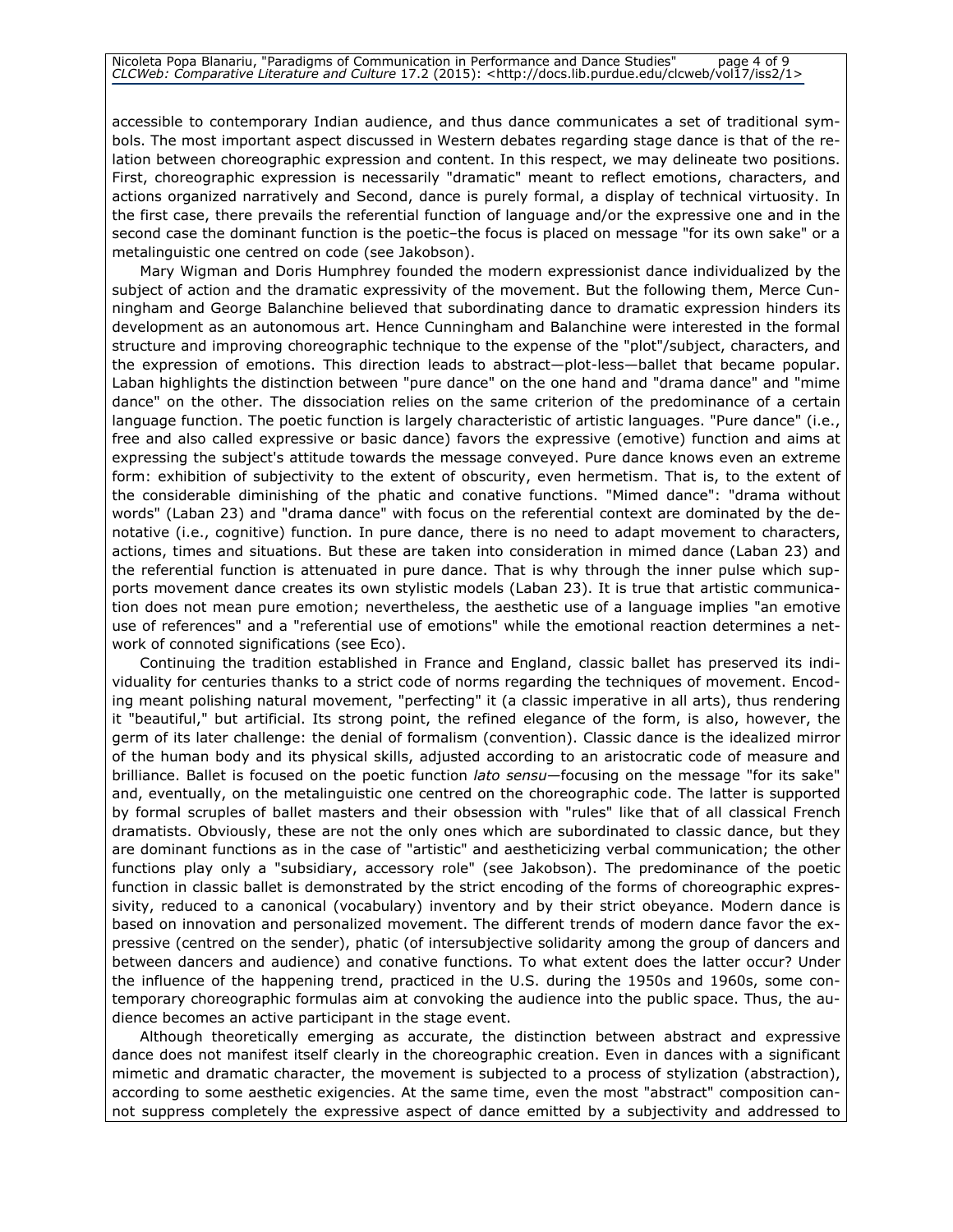another subjectivity which have to "decode" it. No matter how abstract, dance expression maintains a rudiment of motivation—as index (Peirce) or symptom (Bühler)—a connection with the inner impulse from which it springs. Saussure admitted that the motivation and the arbitrariness of signs are relative and gradual. Similarly, I posit that different choreographic forms are relatively abstract or—which is almost the same thing—relatively expressive. In dance, abstraction and expressivity are not absolute values, but rather "fuzzy" aspects. Dance as "poetry of bodily actions in space" (Laban 50) may therefore be described in terms of language functions. Similarly, one may found the typology of poetic genres on the criterion of the prevalence of one or another linguistic function, which they subsume (see Jakobson, Selected). Epic poetry, centred on the third person, engages the referential function and lyric poetry, oriented towards the first person, requires particularly the expressive (emotive) function. And second-person poetry, by appealing directly to the recipient, favours the conative function. In this latter case, second-person poetry is either "supplicatory" or "exhortative," according to whether the first person is subordinated to the second one or the second to the first (see Jakobson, Selected; also Bühler).

Lévi-Strauss attempted to classify the personalities and manners of creation of composers according to their favouring, in their own work, one or another function of language (see The Raw). Thus, he regards Bach and Stravinsky as "musicians of code" (i.e., of the metalinguistic function), given that they explain and comment in their compositions the rules of a musical discourse. Placing the two composers in this category is, I believe, justified especially to the extent in which Bach distinguishes himself in terms of musical discourse through architectural rigour and the inventiveness of the harmonic language. In Lévi-Strauss's opinion, Beethoven and Ravel pass as musicians of message (i.e., of the poetic function), but because Wagner and Debussy encode their messages starting from (mythical) elements belonging to the story, they are seen as musicians of myth. Thus, in the structure of musical communication there is also a phatic function and its role is more difficult to identify than that of verbal communication. Theoretically, if not always actually, the emotive function and musical language are "coextensive" and in musical communication, more than in the linguistic one, the phatic and conative functions are "inseparable." In folk and chamber music there is some kind of "subjective phatic function" (see Lévi-Strauss). For example, in the type of communication between performers, implied by performing chamber music, the phatic function is inextricably doubled by a conative function. In other words, the shared performance of the score underlines an expressive harmony of gestures so that quartet amateurs care little whether they have an audience or not (see Lévi-Strauss). In military and dance music whose finality is the "coordination" of the listeners' gesticulation, the phatic function prevails over the conative one. Thus, Lévi-Strauss's conclusion validates in the musical field the observation made by Jakobson regarding the hierarchy of functions in poetic communication: no opera of these composers is reduced completely to any of these formulas, which do not define the work in its entirety, but only highlight the relative importance given to each function.

Continuing the thought of Karl Bühler, Eugenio Coşeriu restructured Jakobson's scheme of linguistic functions and Catherine Kerbrat-Orecchioni reformulated Jakobson's notions and argued that the communication process "relies not on the existence of a code, but on two idiolects: the message is dualized" at least in terms of the signified (16). This means that to the same signified (integrated in the message), there correspond two signifiers: an "encoded" one and another one "reconstructed" through "decoding." Further, Kerbrat-Orecchioni denounced the frailty of that theory according to which "the entire message passes, from hand to hand, without being altered during this operation" (16): the code operates like an "implicit competence" of a subject, it is a set of skills "internalized" by the subject. During communication, the code is dualized and each of the two "idiolects" implies two aspects: a production and an interpretation competence. The first belongs to the sender and the latter to the recipient: the same subject may activate one or the other from the two according to the assumed role of enunciation. The "universe of discourse" is a result of the communication situation and "stylistic-thematic constraints." Kerbrat-Orecchioni introduced this concept in formalizing communication processes, because the message is always subjected to multiple constraints. Under these circumstances, what the sender has to say is only an aspect to which there are certain additional constraints are added resulting from concrete conditions of communication and the discourse of thematic and rhetoric features (i.e., "genre constraints" [Kerbrat-Orecchioni 17]). Therefore, Kerbrat-Orecchioni proposes a new model of the processes of communication which include the referent, the message,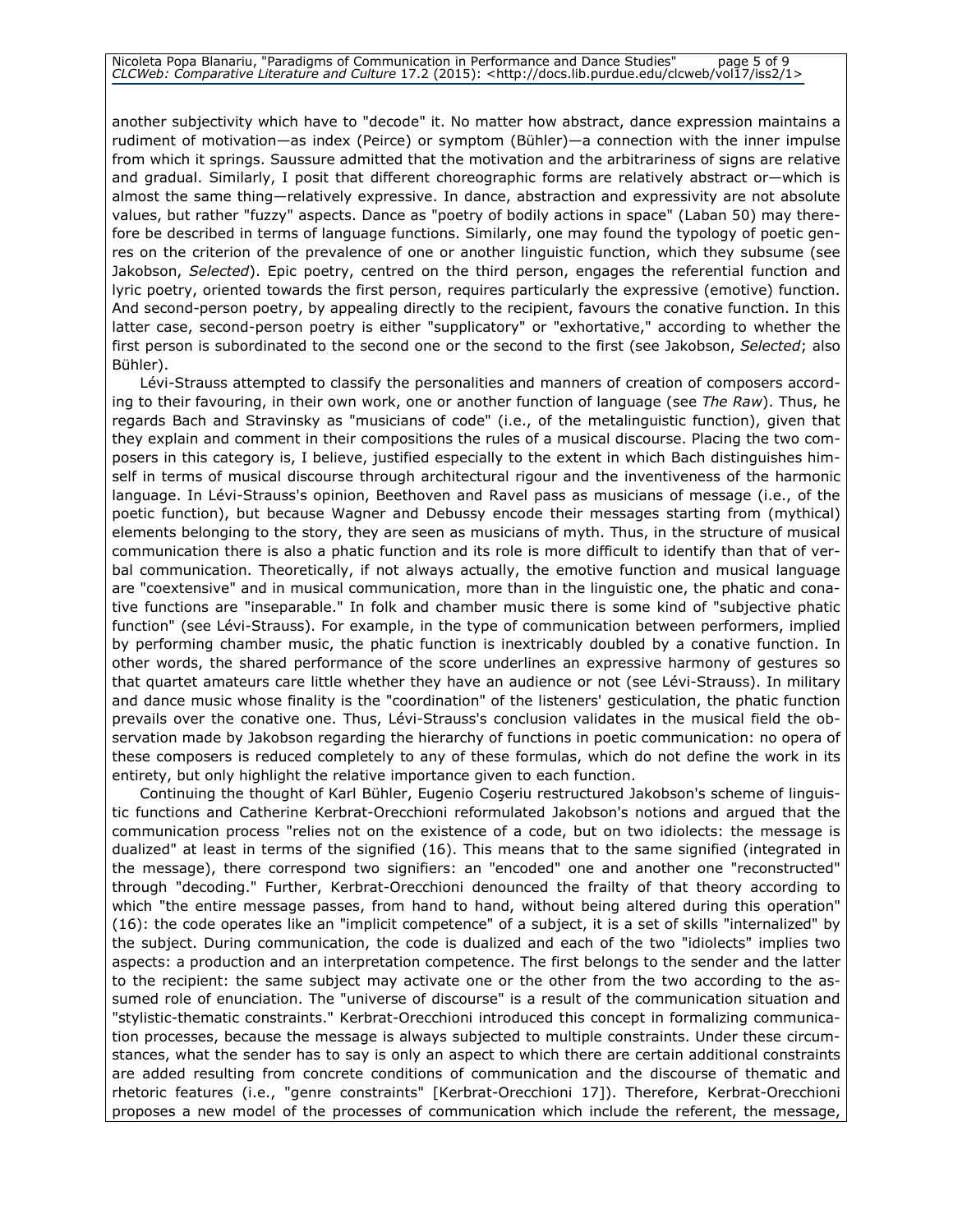channel(s) of communication, the sender with the function of encoding, and the receiver (in the decoding position of the *destinataire*). Distributed symmetrically for the sender and receiver, there are also linguistic and para-linguistic competences, ideological and cultural competences, "psy" determinations, the constraints of the discourse universe, the production and, respectively, interpretation models (Kerbrat-Orecchioni 19). The model proposed by Kerbrat-Orecchioni is, to a large extent, confirmed by the processes of performing and interpreting dance.

Encoding emotions is one way of unifying the idiosyncratic diversity of the emotional expressive into a collective pattern. That is, the reduction of the varieties of emotional "usages" to a semiotic "scheme" is generated by socius (see Hjelmslev). Rhythm is a "perceptive configuration" too to the extent in which it "signals the potentiality of a form and, therefore, a signification which remains to be discovered" (see Fontanille). For example, some "primitive" tribes seem to own a rhythmic language which sends messages (in the proper, denotative meaning of the terms) in the absence of words. In this sense, it is well known the telegraphic effect of the chiming tam-tam. As a minimal form of intentionality, rhythm "schedules, regulates and imposes the perception of contrasts," meaning elementary values; "where there is rhythm, there is, at least virtually, meaning" (Fontanille 226); slow, agitated or syncopated, rhythm "slows down, excites or pushes the proprioceptive perception" (Fontanille 226). A signifying form, rhythm is detectable not only in its sonorous, but also visual substance (see Greimas and Courtès; see also Ajayi; Greimas and Fontanille).

According to Laban, there are three categories of rhythms in dance: "spatial," "temporal," and "ponderal." These are manifested associatively, but in the choreographic performance one of them prevails. Spatial rhythms create spatial and bodily configurations and by analogy with the musical domain, Laban distinguishes between spatial "melodic" and "harmonic" rhythms. The first ones consist of a successive deployment of changes in the direction of movement and the others consist of simultaneous actions of the different parts of the body (Laban 178). Temporal rhythms arise from a dual attitude towards time: resistance (sudden and quick movements) or abandonment (slow, lengthy movements). The way in which durations are alternated—long and short—creates rhythm. Temporal rhythm may be metered (based on accurate metrics) or unmetered. The movement of the legs is, to a certain extent, metrically disciplined. But the legs, arms, and hands should also be able to express the qualities of unmetered rhythm (Laban 180). The tense/passionate signification of temporal rhythms has been seized, theorized, and exploited in poetic and dramatic works since the ancient Greeks and their rhythmical schemes are among the oldest we know. Alternating a short and a long unit corresponded, for the ancient Greeks, to "masculine" and energetic semanticism and the repeated succession of long and short temporal units to "femininity." Repeating the series of the long unit followed by two short ones corresponded to the serious, sombre mode. Two short units continued with a long one manifested moderation rhythmically. The triadic succession of the long unit and the short unit again expressed fear, terror. Repeating the quadruple series of two long units followed by two short ones evoked a state of intense, irrepressible agitation or deep depression. The states of exaltation, melancholy, and discouragement were suggested by repeatedly alternating two short units followed by two long ones (Laban 181). Ponderal rhythm results from the combination of accented and unaccented units. The result of combining short/long durations with accented/unaccented units is six basic rhythmic types which the ancient Greeks also correlated with certain semantic contents. For example, the trochee would pass as a peaceful and graceful rhythm. Tonic, optimistic, with a note of aggressiveness, the iamb was particularly regarded as the contrastive, masculine pair of the trochee. The dactyl—sombre—was characteristic of ceremonial circumstances and solemn processions. The anapest, the "march rhythm" (Laban 181) was considered appropriate for more settled dances. The peon would usually occur in warrior dances and it was regarded as suitable for this because it evoked moods which generated "pity and terror" like the Greek tragedy (i.e., Aristotle). The Ionian suggested the paroxysm of a situation or marked depression. It was also used to display exaltation that accompanied Dyonisiac celebrations or to evoke melancholy and despair. The Doric, Lydian, and Phrygian modes, owing to their combination of basic rhythms, were regarded as able to express various moods (Laban 182). Through its rough, "masculine" note, the Doric mode (using dactyl, anapest, and peon) was regarded as appropriate for austere, warlike states. With tender, "feminine" inflexions, the Lydian mode (using trochee, iamb, and anapest) was encoded like an expression of voluptuousness and the Phrygian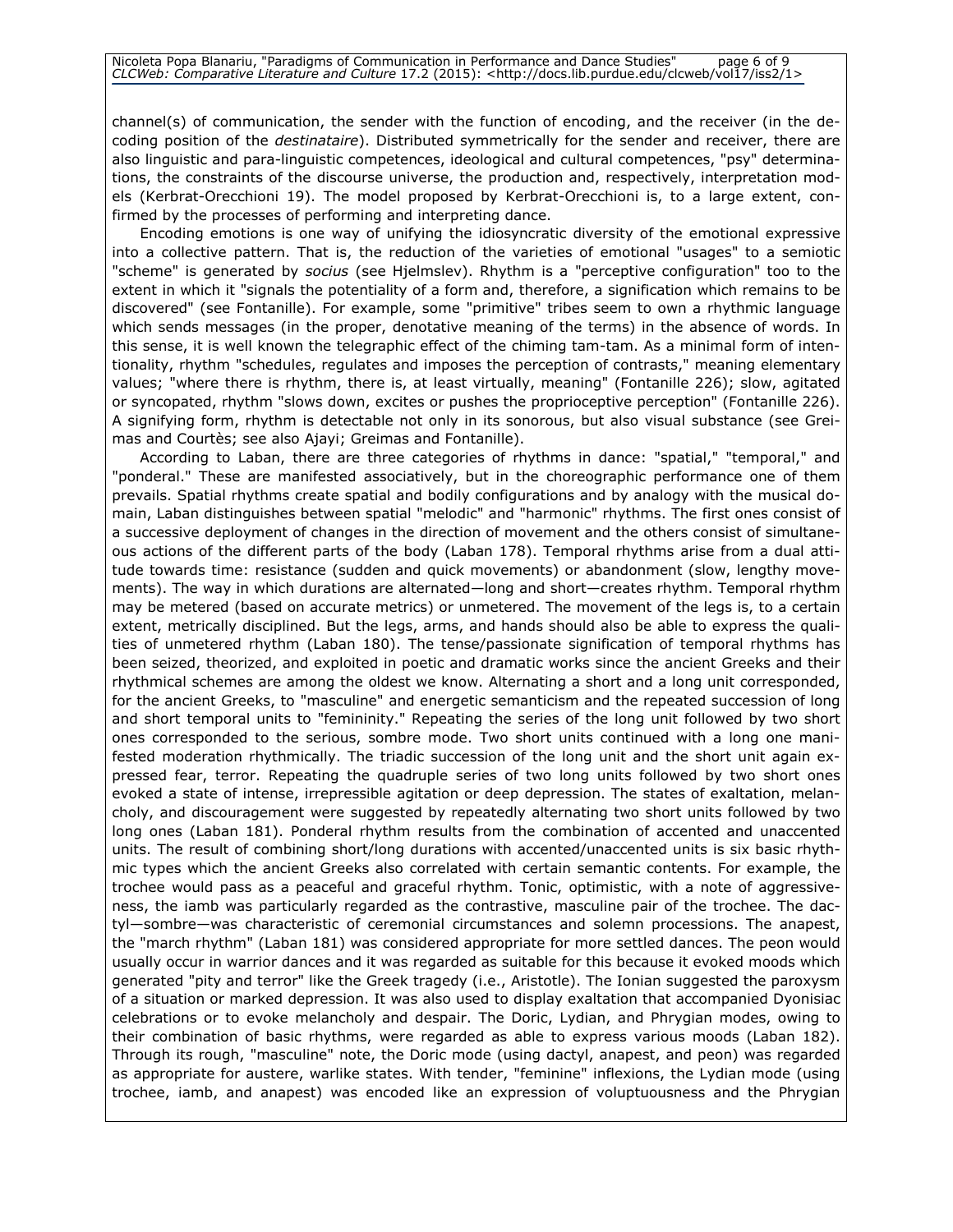mode—peon and Ionian—was related to mystical ecstasy and, generally, to a state of exaltation (Laban 182).

Choreographic "space" is not inert or neutral, but in constant interaction with the dancer. Wigman assumed space as a ubiquitous and antagonist partner and her expressionistic "language" is predominated by kneeling and squatting: the head bends down often and the arms rarely stretch upwards. Doris Humphrey has experimented with the expressive potential of gravity: swing between postures of balance and imbalance, with the series of associated connotations. Robinson insisted on the symbolic value of space: "Space and I are one; space is my fight and my consent"; "outside my skin," space is "my accomplice or antagonist … Space is place, but for the dancer it is also symbol" (Robinson 47). These significations are constituted at the intersection of the semantic field of the cloister-like space (embodied by the empty stage) and correlated with "concrete" music generating discomfort through its shrillness and weary routine. Temporality is established musically not only because music, by its nature, is a temporal art, but also because sonority evokes the atmosphere of a certain epoch and place. Robinson also identifies certain communicational valences of the choreographic space. Thus, the diagonal represents the "longest possible direct trajectory" and in this quality it may express "becoming" (56) and the perpendicular initiates a direct and immediate communication with the public. The "parallel" separates the dancer from the audience that is no longer involved to the same extent as an interlocutor and the various points of the stage may have different roles in choreographic communication: in the center in the footlights the contact with the audience is intimate and familiar (Robinson 56). In the center of the background where the perspective lines meet, the dancer's silhouette is projected like that of a statue, but the distance diminishes the communication with the audience. An index of passionate involvement in the discourse is the symmetrical/asymmetrical aspect of postures and paths. The expression of "solemn or religious dignity" (Laban 192) is usually symmetrical, whereas confusion or inner tension, emotional outburst is often expressed through asymmetry: "a chaotic play of fancy movements" (Laban 190) and the structuring of the choreographic space into basic, respectively derived directions arises also from the expressivity of asymmetry (Laban 192).

Physical space—organized by axes, levels, directions, trajectories—is a carrier of "symbolic" significations and thus symbolic significations of space are integrated into a set of socio-culturally determined representations relevant for the collective mental. Relations the dancer's body establishes with space may be analysed by taking as reference the center of the body and the spine. Therefore, choreographic movements may be observed either by viewing the dancer at the centre of his/her own (kine)sphere or by looking at the relationships of this sphere with the exterior (Robinson 49) and the two perspectives are complementary. Compared to the center of the body, the movement is either centrifugal or centripetal and in relation to the performance space it covers certain pathways which implies the movement of the whole body. The pathways are deployed according to certain directions and trajectories: they may be straight (perpendicular, diagonal, or parallel in relation to the position of the audience), curved (with loops, sinusoidal, eight-shaped), broken lines (zigzags), circular, spiral, or in various combinations. Pathways have a value of tension and they may underline the field of a dramatic action and its emotional load (i.e., tension). Certain correlations are established between "spatial graphism" for example when the dancer moves straight and forward: there is "neither conflict, nor ambiguity" and the dancer "knows where he wants to go and heads that way in a straight line" (Robinson 57). When movement follows a straight but backwards line, the accent falls on "what the dancer leaves behind, not on what lies at his destination" (Robinson 57). The forward movement with the head turned backwards and the arm stretched towards the starting point suggests conflict; the protagonist is "split" between the two points (Robinson 57). Straight, curved, sinuous (spiral), zigzagged, the trajectory expresses to various degrees a state of tension and this is inherent to any movement. There is no discourse without a certain bodily tension (Laban 131). Drawing/designating the shortest path between two points, the straight line embodies in the code of spatiality (not only in choreography, but also generally, in plastic arts) the utmost value of tension. It may connote an attitude of firm engagement in performing an action (imposed or self-imposed) and may therefore be related to the area of categorical imperative, inflexible will or undeniable desire. In its different forms, the round trajectory—arched or with volutes—attenuates the abruptness and tension of the rectilinear trajectory. As a symbolic figure of the choreographic space, it may suggest (not only) hesitation or avoidance; however, a context which may validate these significations or impose others is by all means neces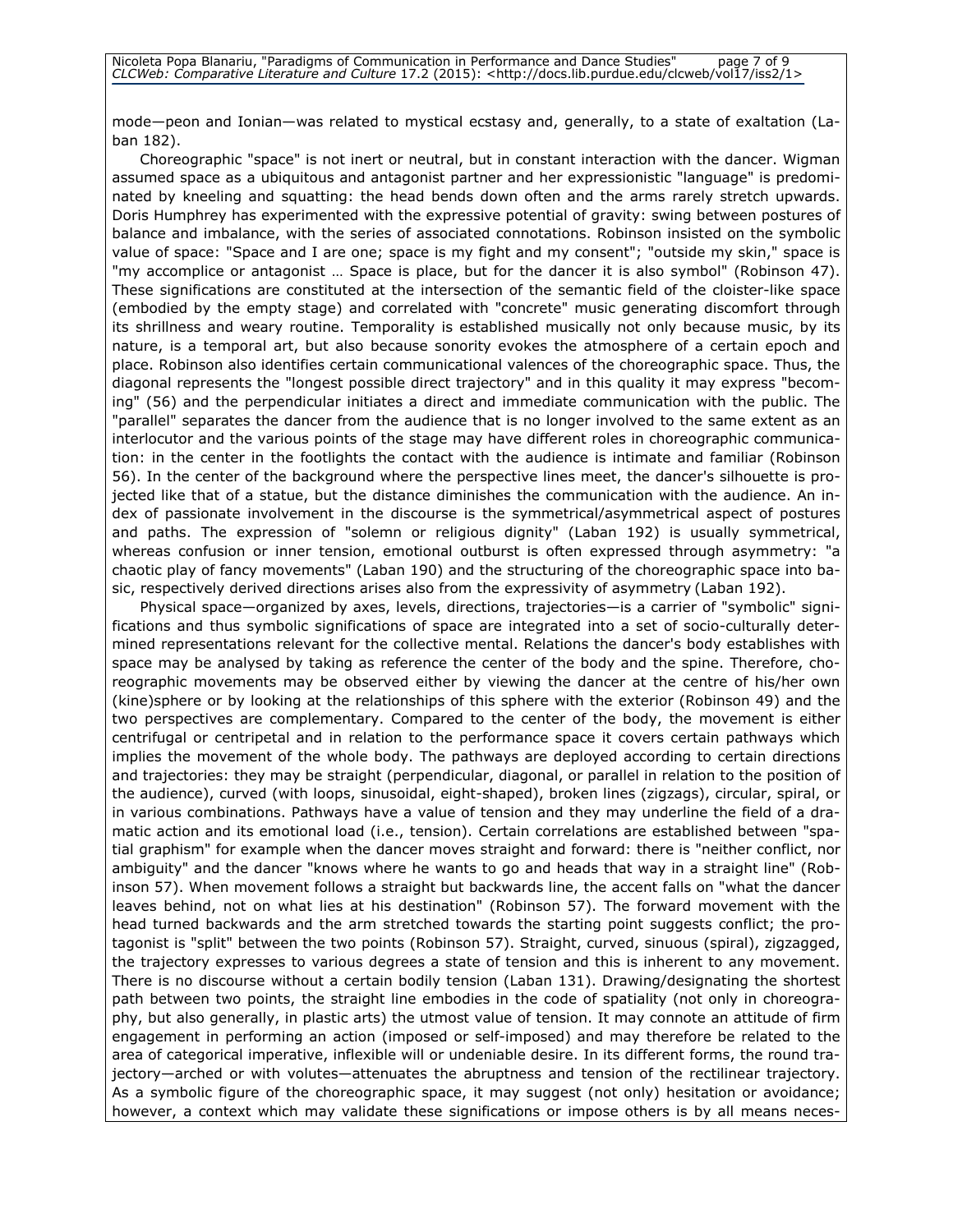Nicoleta Popa Blanariu, "Paradigms of Communication in Performance and Dance Studies" page 8 of 9 CLCWeb: Comparative Literature and Culture 17.2 (2015): <http://docs.lib.purdue.edu/clcweb/vol17/iss2/1>

sary. The semantic investment of pathways and trajectories is inevitably contextual: "Each type of pathway is inscribed in a specific spatial context and does not acquire full signification unless based on this context" (Robinson 54). Ground trajectories combine straight and curved lines in angular, round, or spiral figures. Moving in the air also creates significant configurations and all these result from the lines which the segments of the body trace simultaneously in space. The configurations described in the air come either from a centrifugal attitude of the bodily segments or from a centripetal one. "Directional graphism" (Robinson 52-53) is not the fruit of an "accident": at its origin there is "an implicit causal relation … an organic logic, an instinctive spatial graphism, dependent on physiological and psychic laws … in relation to the centre of the body, each direction owns an intrinsic expressive quality" (Robinson 52-53). The "organic" law invoked by Robinson implies an emotional, indicial motivation of movement and may be understood like a particular aspect of "passionate logic," the latter aiming at the emotional events' breaking in the discourse (see Fontanille 186).

### Works Cited

- Ajayi, Omofolabo S. Yoruba Dance: The Semiotics of Movement and Body Attitude in a Nigerian Culture. Trenton: Africa World P, 1998.
- Austin, John Langshaw. How to Do Things with Words. Ed. O. Urmson, and Marina Sbisa. Cambridge: Harvard UP, 1975.
- Bakhtin, Michael. The Dialogic Imagination: Four Essays. Trans. Caryl Emerson and Michael Holquist. Austin: U of Texas P, 1981.
- Barthes, Roland. The Rustle of Language. Trans. Richard Howard. New York: Hill and Wang, 1986.
- Birdwhistell, Ray L. Kinesics and Context: Essays on Body Motion Communication. Philadelphia: U of Pennsylvania P, 1970.
- Bühler, Karl. Theory of Language: The Representational Function of Language. Trans. D. Fraser Goodwin. Amsterdam: John Benjamins, 1990.
- Coşeriu, Eugen. Teoria del lenguaje y linguistica general. Madrid: Gredos, 1973.
- Eco, Umberto. A Theory of Semiotics. Bloomington: Indiana UP, 1976.
- Fontanille, Jacques. Sémiotique du discours. Limoges: PULIM, 1998.
- Greimas, Algirdas Julien. On Meaning. Trans. Frank Collins and Paul Peron. Minneapolis: U Minnesota P, 1987.

Greimas, Algirdas Julien, and Joseph Courtès. Dictionnaire raisonné des sciences du langage. Paris: Hachette, 1979.

- Greimas, Algirdas Julien, and Jacques Fontanille. La Sémiotique des passions. Des États de choses aux états d'âme. Paris: Seuil, 1991. Grotowski, Jerzy. Vers un théâtre pauvre. Transl. Claude B. Levenson. Paris: L'Âge d'Homme, 1993.
- Hjelmslev, Louis. Prolegomena to a Theory of Language. Trans. Francis J. Whitfield. Madison: U of Wisconsin P, 1961.
- Kerbrat-Orecchioni, Catherine. Les Interactions verbales. Paris: Armand Colin, 1990.
- Jakobson, Roman. Selected Writings. Ed. Stephen Rudy. The Hague: Mouton, 1971-1985. 6 Vols.
- Laban, Rudolf. La Maîtrise du mouvement. Trans. Jacqueline Challet Haas et Marion Hansen. Paris: Actes Sud, 1994.
- Lévi-Strauss, Claude. The Raw and the Cooked. Trans. John Weightman and Doreen Weightman. Chicago: U of Chicago P, 1983.

Martin, John. "Isadora Duncan and Basic Dance. An Outline for Dancers." 1942. Nijinsky, Pavlova, Duncan: Three Lives in Dance. Ed. Paul David Magriel. New York: DaCapo P, 1977. 1-17.

- Mead, Margaret. And Keep Your Powder Dry: An Anthropologist Looks at America. New York: Berghahn, 2000. Mounin, Georges. Introduction à la sémiologie. Paris: Minuit, 1970.
- Peirce, Charles Sanders. On Signs: Writings on Semiotic. Ed. James Hoopes. Chapel Hill: U of North Carolina P, 1991.
- Popa Blanariu, Nicoleta. "Performativity and Ritualistic Interaction." Perspectives on Interaction. Ed. E. Bonta. Newcastle: Cambridge Scholars Publishing, 2013. 35-46.
- Popa Blanariu, Nicoleta. "Towards a Framework of a Semiotics of Dance." CLCWeb: Comparative Literature and Culture 15.1 (2013): <http://dx.doi.org/10.7771/1481-4374.2183>.
- Robinson, Jacqueline. Eléments du langage chorégraphique. Paris: Vigot, 1981.
- Sonesson, Göran. Au-delà du langage de la danse. Les significations du corps. Quelques considérations au sujet d'une sémiotique de la danse. Lund: Centre for Languages and Literature, 2009.
- Sapir, Edward. Selected Writings of Edward Sapir in Language, Culture and Personality. Ed. David G. Mandelbaum. Berkeley: U of California P, 1949.
- Saussure, Ferdinand de. Course in General Linguistics. Trans. Roy Harris. Ed. Charles Bally, Albert Sechehaye, and Albert Riedlinger. New York: Philosophical Library, 1959.

Todorov, Tzvetan. Mikhail Bakhtin: The Dialogical Principle. Trans. Wlad Godzich. Manchester: Manchester UP, 1984.

Vatsyayan, Kapila. *Indian Classical Dance*. New Delhi: Ministry of Information and Broadcasting, 1974. Winkin, Yves. La Nouvelle communication. Paris: Seuil, 2000.